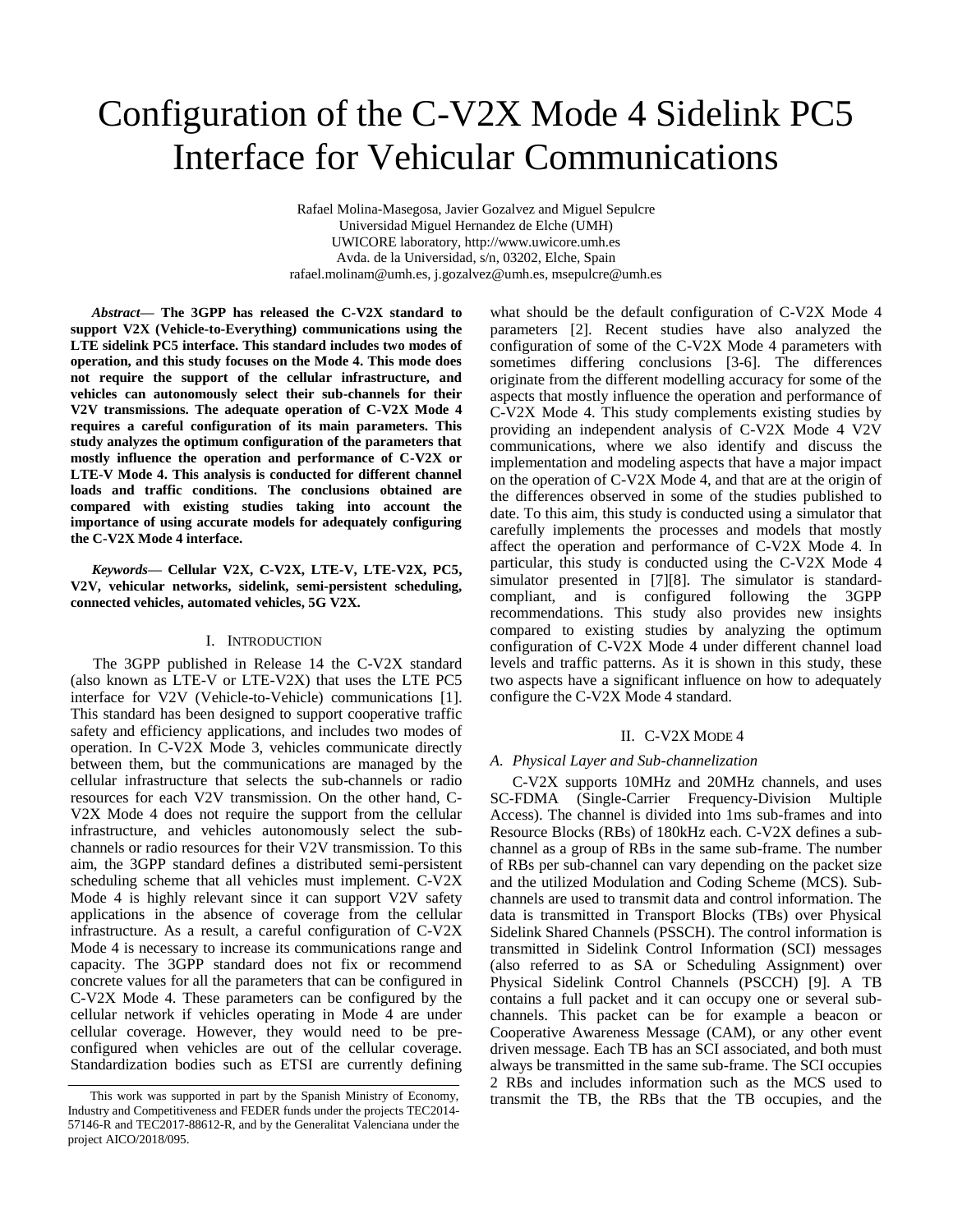resource reservation interval for the semi-persistent scheduling scheme. This interval refers to the periodicity used by vehicles to transmit their packets (in multiples of 100ms). The information on the SCI is critical, so the SCI must be correctly received to receive and decode the TB. Fig. 1 illustrates an example of C-V2X sub-channelization with 3 sub-channels. The figure differentiates the RBs used for TB and SCI transmissions.



Fig. 1. C-V2X: sub-frames, sub-channels, Selection and Sensing windows.

## *B. Sensing-Based Semi-Persistent Scheduling*

Vehicles autonomously select their sub-channels in C-V2X Mode 4. Although C-V2X Mode 4 operates without cellular infrastructure support, the cellular network can configure the C-V2X Mode 4 configurable parameters when vehicles are under cellular coverage. When they are not, vehicles must utilize pre-configured values for these parameters. These parameters include the carrier frequency, synchronization references, number of sub-channels per sub-frame, and number of RBs per sub-channel, among others [10]. The 3GPP standard does not specify a concrete value for each parameter, but the default values are currently being discussed for example in [2]. Vehicles select their sub-channels using the sensing-based Semi-Persistent Scheduling (SPS) scheme specified in Release 14 [9][11]. Vehicles reserve the selected sub-channels for a number of consecutive packet transmissions equal to *Reselection Counter*. *Reselection Counter* is randomly set between 5 and 15 every time new sub-channels must be reserved, and whenever packets are transmitted every 100ms (i.e. vehicles transmit 10 packets per second or 10 pps). Vehicles include the value of *Reselection Counter* in the SCI. After each transmission, *Reselection Counter* is decremented by one. When it is equal to zero, new resources or sub-channels must be selected and reserved with probability (1-*P*). New resources must also be selected if a packet to be transmitted does not fit in the resources previously reserved. *P* can be configured to any value between 0 and 0.8. Higher values of *P* enable vehicles to maintain their selected resources for longer periods of time. The process followed by vehicles to select and reserve their resources or sub-channels is organized in three steps.

*Step 1.* Whenever a new resource must be selected, a vehicle *V* can reserve resources between the time *T* at which this new selection must be done, and the established maximum latency (equal or lower than 100ms [12]). This time period is referred to as Selection Window (Fig. 1). Within the Selection Window, *V* identifies the Candidate Single-Subframe Resources (CSRs) to be reserved. A CSR is a group of adjacent sub-channels within the same sub-frame where the packet or SCI+TB to be transmitted fits.

*Step 2.* Vehicle *V* has been sensing all packets transmitted within the Sensing Window that includes the last 1000 subframes before *T* (Fig. 1). The vehicle creates then a list  $L_1$  that includes all the CSRs in the Sensing Window except those that meet two conditions: (1) *V* has correctly received in the Sensing Window an SCI from another vehicle indicating that it will utilize this CSR at the same time as *V* will need it to transmit any of its next *Reselection Counter* packets; (2) *V* measures an average Reference Signal Received Power (RSRP) over the RBs utilized to transmit the TB associated to the SCI received from the other vehicle higher than a given threshold. This RSRP threshold is a configurable parameter. The two conditions must be simultaneously met in order for *V* to exclude a CSR. After Step 2 is executed, *L<sup>1</sup>* must include at least 20% of all CSRs in the Selection Window. If not, Step 2 is iteratively executed until the 20% target is met, and the RSRP threshold is increased by 3dB in each iteration.

*Step 3.* Vehicle *V* creates a second list *L<sup>2</sup>* of CSRs. The total number of CSRs in *L<sup>2</sup>* must be equal to 20% of all CSRs in the selection window.  $L_2$  includes the CSRs from  $L_1$  (after Step 2) that experienced the lowest average RSSI (Received Signal Strength Indicator) over all its RBs. This RSSI value is averaged over all the previous  $T_{CSR}$ -100<sup>\*</sup>*j* sub-frames (*j*  $\in$  N, 1  $\leq j \leq 10$ ) when vehicles transmit 10pps (Fig. 1). Vehicle *V* randomly chooses one of the CSRs in *L2*, and reserves it for the next *Reselection Counter* transmissions.

The sensing-based SPS scheme can support also vehicles transmitting 20pps and 50pps. In this case, the following changes need to be applied to the scheduling: (1) the maximum tolerable latency is 50ms and 20ms for 20pps and 50pps, respectively, which reduces the Selection Window in Step 1; (2) the *Reselection Counter* is randomly selected between 10 and 30 for 20pps, and between 25 and 75 for 50pps; (3) in Step 3, the average RSSI is *TCSR-TIPI*\**j*, where *TIPI* is equal to 50 for 20pps and to 20 for 50pps. The variable *j* takes values between 1 and 20 for 20pps, and between 1 and 50 for 50pps.

## *C. C-V2X Mode 4 parameters*

The operation and performance of C-V2X Mode 4 depend on a set of parameters that are analyzed in this study. This section discusses these parameters, and explains their relevance and influence on the operation and performance of C-V2X Mode 4.

*Probability P*. This is the probability that a vehicle maintains its previous CSRs when the *Reselection Counter* reaches zero. If *P* is set equal to zero, a vehicle will need to execute the sensing-based SPS scheme to select new CSRs when the counter is equal to zero. Increasing *P* produces two effects. First, increasing *P* reduces the number of CSR selections per second since vehicles tend to use the same CSRs during longer periods of time. This can have a positive effect on the operation of the sensing-based SPS scheme since vehicles have a more stable sensing environment when they have to select their CSR. However, increasing *P* can also produce a negative effect due to the mobility of vehicles. Let's suppose two vehicles that are moving in opposite directions, and that are transmitting in the same CSRs since they were out of their respective sensing ranges when they selected their CSRs. If these vehicles maintain their CSRs for long periods of time because *P* is set to high values, they will interfere each other when they get in range. In addition, if two vehicles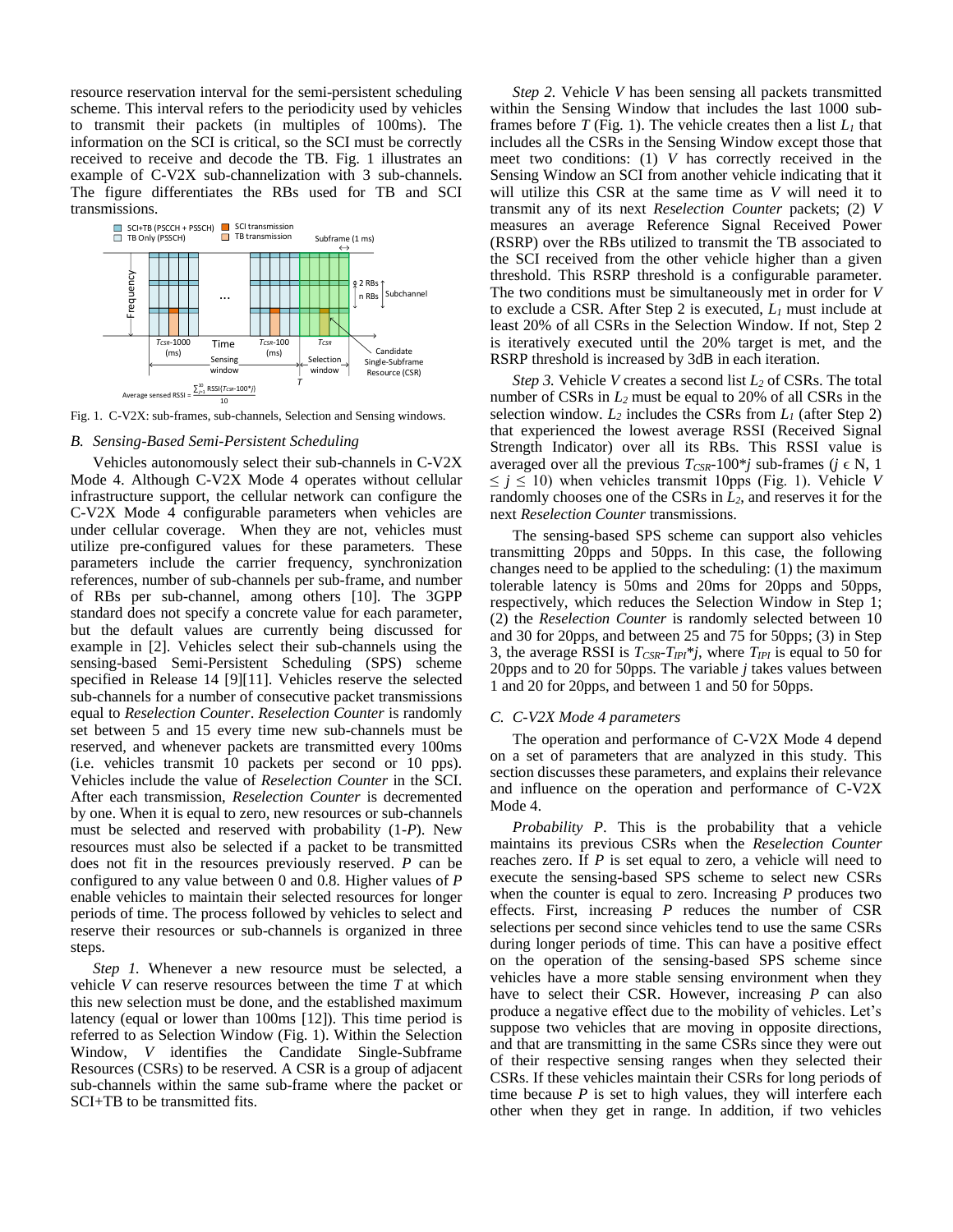experience a packet collision, this collision will be recurrent and will happen for longer periods of time if *P* is set to a high value, which can have a very negative effect on the traffic safety of these two vehicles.

*Sensing Window*. During the execution of Step 3 of the sensing-based SPS scheme, vehicles must compute the average RSSI experienced by all the CSRs over the last second (Sensing Window) previous to *T*. The Sensing Window was fixed in the standard to 1 second in order to support applications where vehicles transmit 1pps. However, during one second, most of the vehicles have probably changed their transmitting sub-channel, in particular if *P* is set equal to 0. This can result in wrong estimations of the best CSRs. For example, it could result in that a CSR that has been freed before *T* by another vehicle is discarded because the average RSSI value is high. Similarly, it could result in that CSRs that have not been used by any vehicle during a large portion of the Sensing Window, but have been selected by a vehicle just before *T*, are considered as candidate CSRs because the average RSSI over the Sensing Window is low. These examples illustrate possible risks of using long Sensing Windows where the RSSI is simply averaged. Alternative strategies that are analyzed in this study include using shorter Sensing Windows, or maintaining a one second Sensing Window but giving more importance to the more recent RSSI values when computing the average RSSI over the Sensing Window. It should though be noted that the use of shorter Sensing Windows entails the challenge to support applications requiring 1pps.

*RSRP Threshold*. The C-V2X Mode 4 standard gives the option to modify the RSRP threshold used to decide if a given CSR is excluded in Step 2 of the sensing-based SPS scheme (provided its associated SCI has been correctly received). This threshold has been usually set in the evaluations conducted under the 3GPP working groups to a value sufficiently low so that a CSR is always excluded if its associated SCI is correctly received. It should though be remembered that Step 2 increases automatically the RSRP threshold if the percentage of excluded CSRs exceeds 80% of the Selection Window (e.g. when the channel load is high). However, setting the initial value of the RSRP threshold to a high value (e.g. because the channel load is high) would reduce the capability of Step 2 to exclude those CSRs whose SCI were correctly received. If these CSRs are not excluded, Step 3 could select them, and hence cause a packet collision.

*Transmit power*. The transmit power notably influences the communications range and the interference generated by vehicles. In principle, it would hence be reasonable to consider the possibility to reduce the transmission power of vehicles when the channel load is high, and increase it when it is not high. In fact, a low transmit power could reduce packet collisions. However, decreasing the transmit power reduces the communications range and the distance to the transmitter at which the hidden-terminal is more relevant.

*Size of L2*. *L<sup>2</sup>* is the list of CSRs built by Step 3 of the sensing-based SPS algorithm considering the RSSI measurements over the Sensing Window. The CSR selected by a vehicle to transmit its packets is randomly chosen among the CSRs in *L2*. The size of the list *L<sup>2</sup>* is defined as a percentage of the Selection Window, and this percentage is fixed by the 3GPP standard to 20%. Decreasing the size of *L<sup>2</sup>* could increase the packet collisions between nearby vehicles as there is less candidate CSRs, and nearby vehicles tend to exclude the same CSRs. So, if the size of *L<sup>2</sup>* is small, there is a risk that the two nearby vehicles have the same CSRs in *L2*. This risk is reduced if we increase the size of *L2*. However, a larger size of *L<sup>2</sup>* reduces the capacity of a vehicle to accurately select the most adequate CSR, since the CSR is finally selected randomly among all CSRs included in *L2*.

# III. SIMULATION ENVIRONMENT

The analysis of the optimum configuration of C-V2X Mode 4 is conducted using VEINS, an open source framework for vehicular network simulations that integrates OMNeT++ and SUMO. We implemented in VEINS a C-V2X Mode 4 interface following the 3GPP specifications [12]. The developed C-V2X interface accurately implements the scheduling scheme described in section II, and takes into account the channel, traffic and mobility models in [12].

This study is conducted considering the Highway Slow scenario defined in [12] by the 3GPP. This scenario is a 5km highway segment with 6 lanes (3 lanes in each direction). The statistics have been extracted only from those vehicles that are in a road segment of 2km in the center of the scenario to avoid border effects. Following the 3GPP guidelines, the traffic density has been fixed to 120veh/km and the maximum vehicles' speed was set to 70km/h.

The implemented propagation model follows the 3GPP guidelines for evaluating C-V2X Mode 4. In particular, the simulator implements the WINNER+ B1 propagation model as in [12]. This model considers a log-distance pathloss to model the average propagation loss between transmitter and receiver at a given distance. It models the shadowing effect produced by the presence of surrounding obstacles using a log-normal random distribution with a standard deviation of 3dB. The shadowing correlation is modeled as specified in [12]. The PHY layer performance of C-V2X is modeled using the BLER (Block Error Rate)-SNR (Signal to Noise Ratio) curves in [13] that consider the fast fading effect. Following the 3GPP guidelines [12], we assume perfect time and frequency synchronization at sub-frame and sub-carrier levels and a noise figure of 9dB. Our simulator also implements the In-Band Emission model defined in [12].

All vehicles in the scenario transmit their beacons (also referred to as CAMs or BSMs) in a dedicated channel of 10MHz bandwidth in the 5.9GHz frequency band. Beacons are generated following the traffic model described in [12]. This model defines that beacons are periodically generated. One out of five beacons contains 300 bytes of data, and is referred to as LF (Low Frequency). The other four have 190 bytes, and are referred to as HF (High Frequency). LFs are transmitted in this study using MCS 7, and hence fit in 20 RBs [9] (22 RBs including the SCI). HFs are transmitted using MCS 9, and hence fit into 10 RBs (12 RBs including the SCI). The 10MHz channel is divided into 50 RBs per sub-frame that are used for V2V communications. The channel is divided into 4 subchannels of 12 RBs each (10 RBs for the TB and 2 RBs for the SCI). As a result, LFs need 2 sub-channels to be transmitted, while HFs fit into one sub-channel. In addition to this traffic model defined in 3GPP, we also consider a traffic model where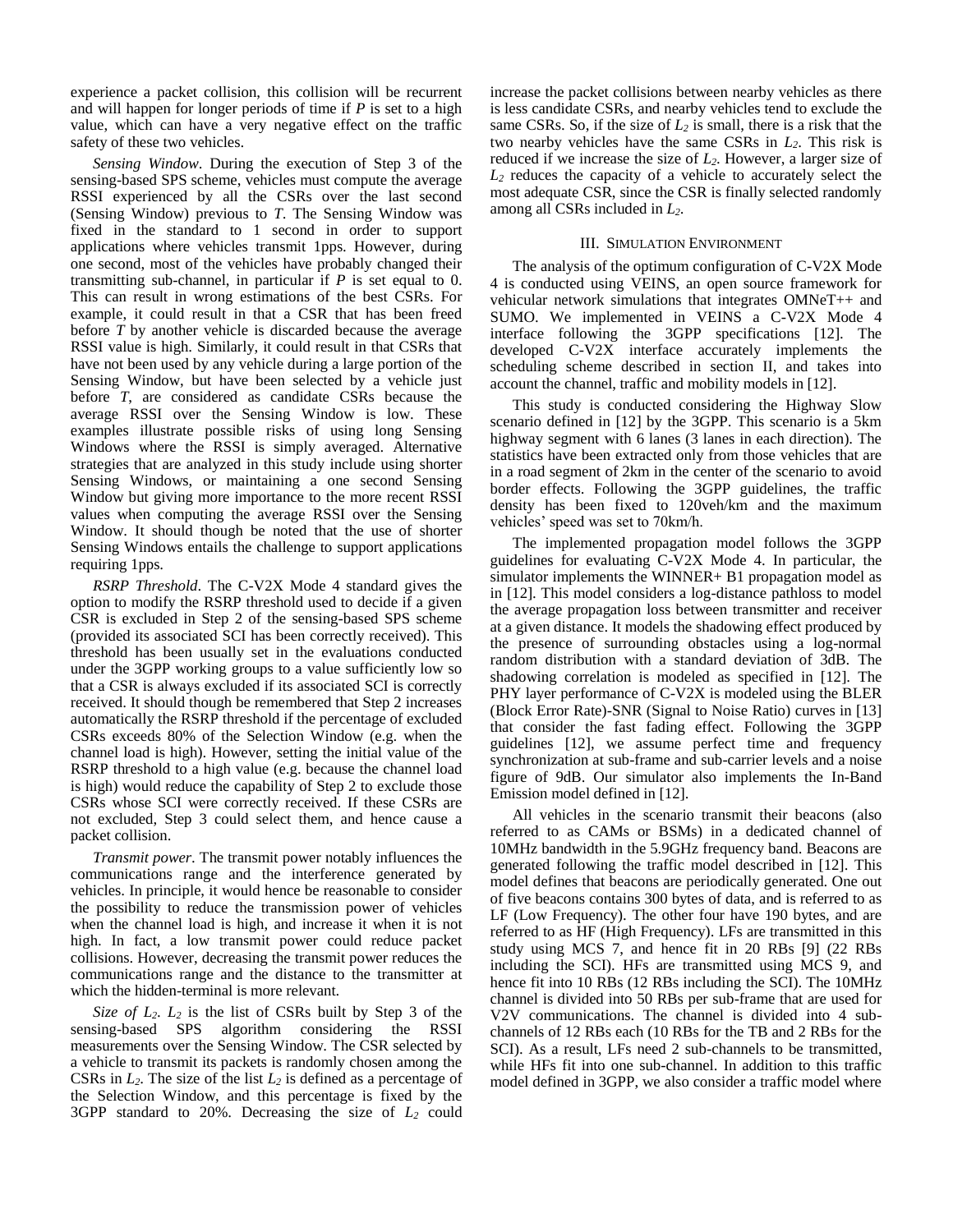all beacons have 190 bytes of data  $(HFs)^1$ . For clarity, this simplified traffic model will be used by default to analyze and explain the optimum configuration of the C-V2X Mode 4 parameters. However, this paper will also present the results of the analysis for the 3GPP traffic model when the conclusions regarding the optimum configuration of C-V2X Mode 4 differ with respect to the simplified traffic model.

This study analyzes scenarios in which vehicles transmit 10 or 50 beacons or packets per second (pps), which correspond to beacon transmission intervals equal to 100ms and 20ms. By default, a transmission power of 23dBm is considered following 3GPP guidelines [12]. By default, the probability *P* of selecting new resources is set to  $P=0$ , i.e. all vehicles always select new resources when their *Reselection Counter* goes down to 0. Similarly, the default RSRP threshold used in Step 2 is set equal to -120dBm, which is sufficiently low to guarantee that a CSR is always excluded if its associated SCI is correctly received.

#### IV. C-V2X MODE 4 CONFIGURATION

#### *A. Probability P*

Fig. 2 shows the impact of the probability *P* of maintaining the selected resources or sub-channels on the Packet Delivery Ratio (PDR) as a function of the distance between transmitter and receiver. Fig. 2 shows that the PDR improves if we augment *P* to 0.6 when vehicles transmit 10pps. This is the case because augmenting *P* reduces the number of resource reservations, and hence provides a more stable sensing environment that benefits the operation of the sensing-based SPS scheme. As a result, vehicles tend to select resources that are less prone to suffer packet collisions. However, Fig. 2 shows that when the channel load increases<sup>2</sup>, augmenting  $P$  can reduce the PDR. An increase of the channel load reduces the communication range. In this case, if vehicles select a resource and maintain it for a long time, it is highly probable that due to their mobility they will get in range with vehicles that were previously not under their sensing range, and hence were not taken into account for the resource selection by the sensingbased SPS scheme. In this case, if vehicles maintain their resources for longer, they will experience packet collisions with these vehicles that enter into their sensing range after the resource has been reserved. [4] and [5] conclude that augmenting *P* increases the PDR as we have shown for 10pps. However, vehicles move at lower speeds in [4] and seem to be static in [5]. In addition, these studies do not consider the effect of increasing the channel load on their analysis, so the negative effects of augmenting *P* when vehicles move at higher speeds and the channel load increases are not detected.

Fig. 3 shows the effect of *P* on the PDR with the 3GPP traffic model that includes HF and LF packets. The comparison of Fig. 2 and 3 shows that the effect of *P* on the PDR varies with the traffic patterns. When vehicles generate packets of different sizes, and these packets require a different number of sub-channels, the number of reselections increases and the effectiveness of the sensing-based SPS scheme decreases. The number of reselections increases because larger LF packets

l

cannot be transmitted with the number of sub-channels reserved for smaller HF packets. Augmenting *P* decreases reselections, and improves the PDR independently of the channel load (Fig. 3). [3] uses the same traffic model and subchannels configuration than Fig. 3, but does not find a significant effect of *P* on the average PDR. However, their analysis is based on average PDR, and hence does not capture the evolution of the PDR with the distance.





Fig. 3. Effect of *P* on the PDR when HF and LF packets require a different number of sub-channels.

The previous analysis has shown that augmenting *P* does not always increase the PDR. It is also important to analyze the effect of *P* on the Packet Inter-Reception (PIR) time. Augmenting *P* increases the time between resource reselections. This can be beneficial if the sensing-based SPS scheme results in that vehicles avoid selecting resources experiencing packet collisions. On the other hand, if two vehicles experience packet collisions, these collisions will be maintained for a longer period of time if *P* is high. These effects are illustrated in Fig. 4 that represents a CDF (Cumulative Distribution Function) of the PIR for different values of *P*. The figure corresponds to the scenario where vehicles transmit 10pps and all the packets have the same size. Fig. 4 shows that for the majority of transmissions, augmenting *P* reduces the PIR. However, large values of *P* significantly increase the PIR for the vehicles that experience persistent collisions, although such collisions are certainly less probable in Fig. 4. It should also be noted that, following the observations in Fig. 2, an increase in the channel load reduces the benefits of augmenting *P* on the PIR since the channel load increases the probability of packet collisions.

<sup>&</sup>lt;sup>1</sup> From the resource management point of view, using a single beacon size is equivalent to increasing the MCS of the longer packets so that both long and short beacons use the same number of sub-channels.

 $2 \text{ A similar trend would be observed if we augment the traffic density.}$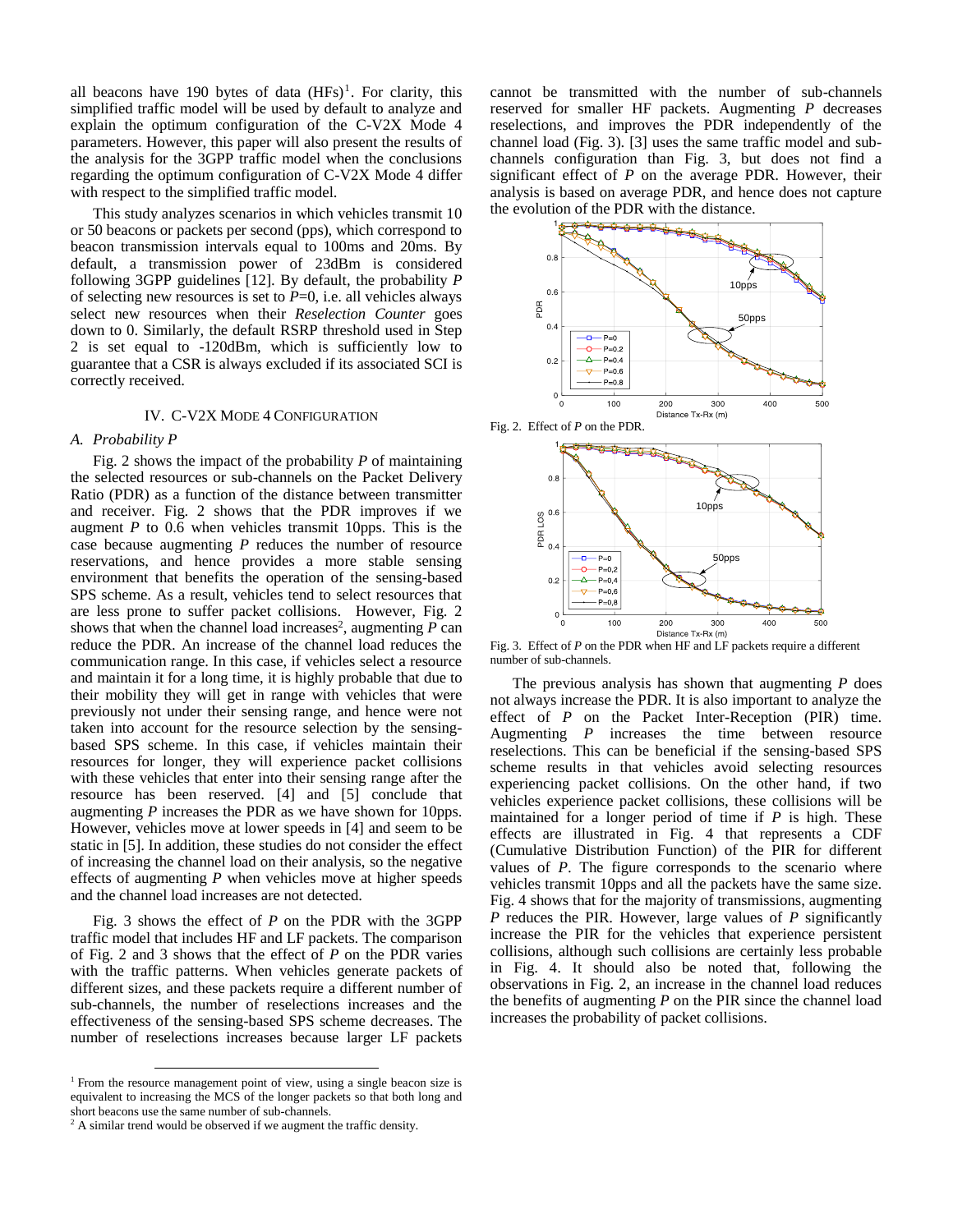

Fig. 4. CDF of the PIR for 10pps and packets of equal size.

# *B. Sensing Window*

The Sensing Window has been defined in 3GPP equal to 1 second. [4] analyzed the effect of reducing and increasing the Sensing Window for scenarios with 10pps, and found gains if the Sensing Window was reduced to 0.1 seconds. In [6], the authors found that higher gains were also possible by exponentially weighting the RSSI values in order to give higher priority to the more recent measures. However, [6] does not exactly implement the C-V2X mode 4 standard<sup>3</sup>, and hence the use of an exponential Sensing Window still needs to be validated with a standard-compliant C-V2X mode 4 implementation. In this study, we have analyzed the effect of the Sensing Window by comparing the PDR obtained with the standard implementation (RSSI is averaged over 1 second), shorter (0.1 and 0.5 seconds) Sensing Windows (still computing average RSSI values), and with an exponential Sensing Window of 1 second. Similar PDR values have been observed for all configurations when vehicles transmit 10pps. Small differences are though observed when vehicles transmit 50pps and the channel load increases (Fig. 5). In this scenario, the exponential Sensing Window outperforms the standard one. Gains are also observed when shortening the Sensing Window. However, this option should be carefully considered if vehicles transmit fewer packets per second (e.g. 1pps). The gains observed in our evaluations with the exponential Sensing Window are significantly smaller compared to those observed in [6]. This is due to the fact that [6] does not implement the standardized Step 2 of the sensing-based SPS scheme, and this step has a significantly higher impact on the operation of SPS than Step 3. This is actually observed in Fig. 6 that compares the PDR obtained with the standardized sensing-based SPS scheme to that obtained when only Step 2 or Step 3 of the scheme are implemented. No significant differences are observed when vehicles transmit 10pps because the channel load is low, most of the CSRs are available, and both steps can easily detect the CSRs with higher probability to suffer packet collisions. On the other hand, when vehicles transmit at 50pps, the channel load increases and there are more CSRs occupied. In this case, it is important to exclude the CSRs that are used by nearby vehicles since they will generate more interference. This is achieved by Step 2 that monitors the reception of SCIs. Since SCIs are transmitted with a robust MCS, the probability to correctly receive them is high, and Step 2 can exclude CSRs

l

that can experience higher interference levels. Adding Step 3 actually does not show much improvement since Step 2 is already capable enough to eliminate these CSRs. In fact, only considering Step 3 of the sensing-based scheme reduces the PDR since the accuracy in the estimation of occupied CSRs is lower with Step 3 than with Step 2 (Fig. 6).



Fig. 5. Effect of the Sensing Window on the PDR with 50pps.



Fig. 6. Comparison of the PDR for different configurations of the sensingbased SPS scheme.

#### *C. RSRP Threshold*

The previous section has illustrated the importance of Step 2 of the sensing-based SPS scheme. One key parameter in Step 2 is the RSRP threshold that is used to exclude CSRs. Simulations reported in 3GPP working group documents usually set up this threshold to a low value to make sure a CSR is excluded if the reception of an SCI indicated that another vehicle was planning to utilize it. [4] evaluated the impact of the initial RSRP threshold, and found that it did not have a major impact on the performance. However, the study only analyzed initial RSRP threshold values up to -90dBm. In Fig. 7, we analyze the effect of the initial RSRP threshold for a larger range of possible values (from -120dBm to -40dBm), and considering scenarios with low and high channel load levels (varying the number of packets transmitted per second per vehicle). Similarly to the conclusions reported in [4], Fig. 7 shows that the initial RSRP threshold value does not have an impact on the PDR when the channel load is low (10pps). However, the initial RSRP threshold has a clear and significant impact on the PDR when the channel load increases (50pps). In this case, we observe that the PDR increases with the lowest values of the RSRP threshold, and a significant degradation is observed when it increases to -80dBm. When the initial RSPR threshold value is increased, Step 3 is more active in excluding CSRs from the *L<sup>1</sup>* list. As shown in the previous section, Step 3 achieves the same results as Step 2 when the load is low. However, when the load increases, Step 3 is less effective than

<sup>&</sup>lt;sup>3</sup> Instead of implementing the standardized Step 2 of the sensing-based SPS scheme, [6] implements for Step 2 the Step 3 defined in the standard but averaging RSRP values instead of RSSI ones. The exponential Sensing Window is then applied to the modified Step 2 and Step 3.